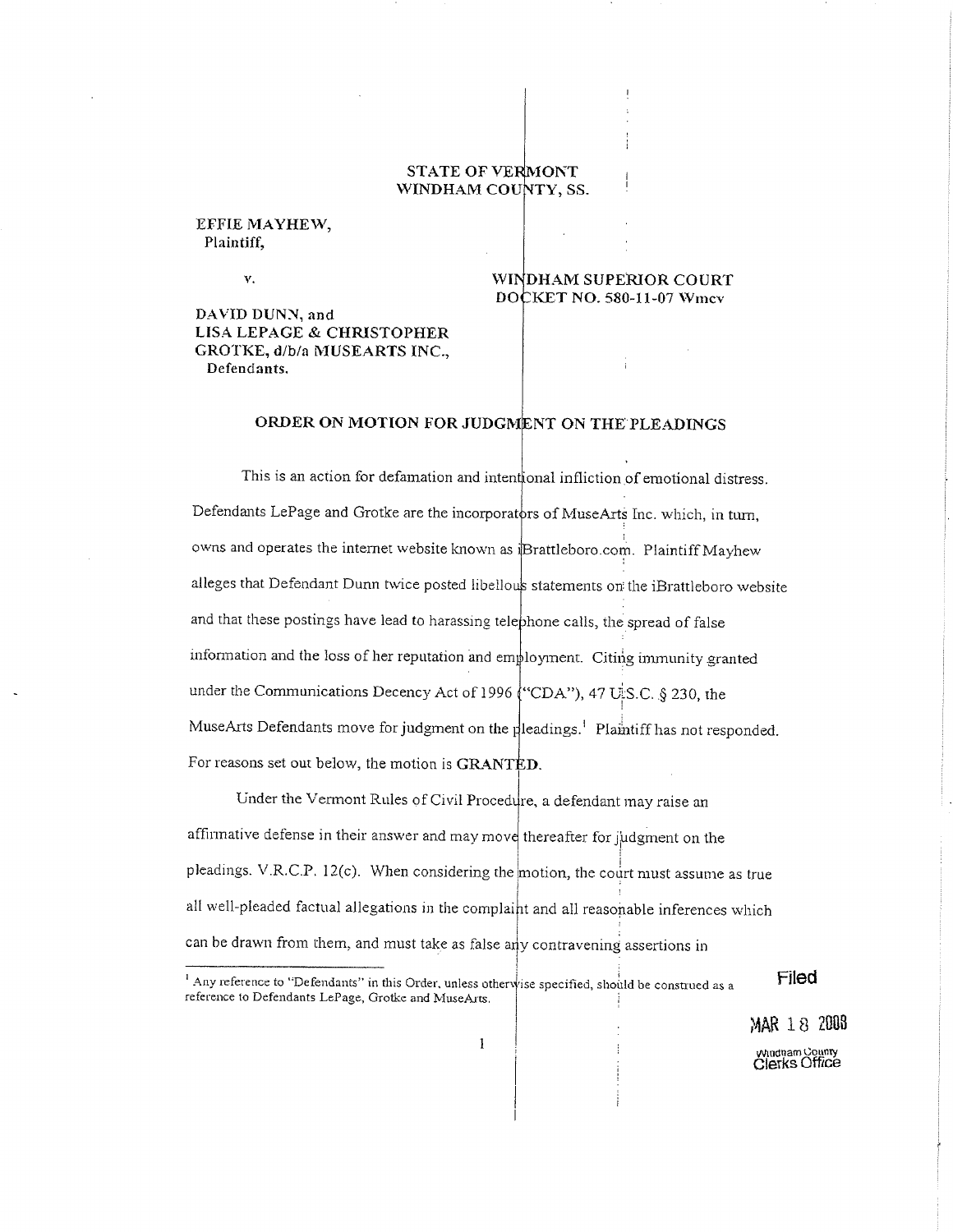Defendants' answer. Knight v. Rower, 170 Vt. 96, 98 (1999). Judgement may be granted if Plaintiff has made no claim that, if proved, would permit recovery. Id.

To establish a claim for written defamation, Plaintiff must allege and be able to prove the following elements:(1) a false and defamatory statement concerning another; (2) some negligence, or greater fault, in publishing the statement; (3) publication to at least one third person; (4) lack of privilege in the publication;  $(5)$  special damages, unless actionable per se; and (6) some actual harm so as to warrant compensatory damages. Russin v. Wesson, 2008 VT 22, 15; Lent v. Huntoon, 143 Vt. 539, 546-47 (1983). Defendants' motion focuses on the element of publication and its interplay with a federal law enacted in response to the rapid growth of the Internet and other interactive computer services. 47 U.S.C. § 230(a).<sup>2</sup>

In relevant part,  $\S 230$  states that "[n]o provider or user of an interactive computer service shall be treated as the publisher or speaker of any information provided by another information content provider." 47 U.S.C. § 230(c)(1). Additionally, § 230 provides that "[n]o cause of action may be brought and no liability may be imposed under any State or local law that is inconsistent with this section." 47 U.S.C. § 230(e)(3).

One of the first, and certainly the best known, of the decisions to consider these provisions is Zeran v. America Online, Inc., 129 F. 3d 327(4<sup>th</sup> Cir. 1997), cert. denied 524 U.S. 937(1998). Kenneth Zeran sued after an andnymous person or persons posted a series of messages on an America Online, Inc. ("AOL") bulletin board advertising t-

MAR 18 2008

Windnam County<br>Clerks Office

<sup>&</sup>lt;sup>2</sup> The purposes of the CDA include preserving the vibrancy of the Internet and its competitive free market as well as addressing concerns over Internet pornography by encouraging the development of technologies which maximize user control over what information the users receive in their homes and schools and by Filed ensuring vigorous enforcement of federal laws to deter and punish internet obscenity, stalking and harassment. 47 U.S.A. § 230 (b). For the most part, the anti-obscenity components of the CDA were found unconstitutional. See e.g. Reno v. A.C.L.U., 521 U.S. 844(1997).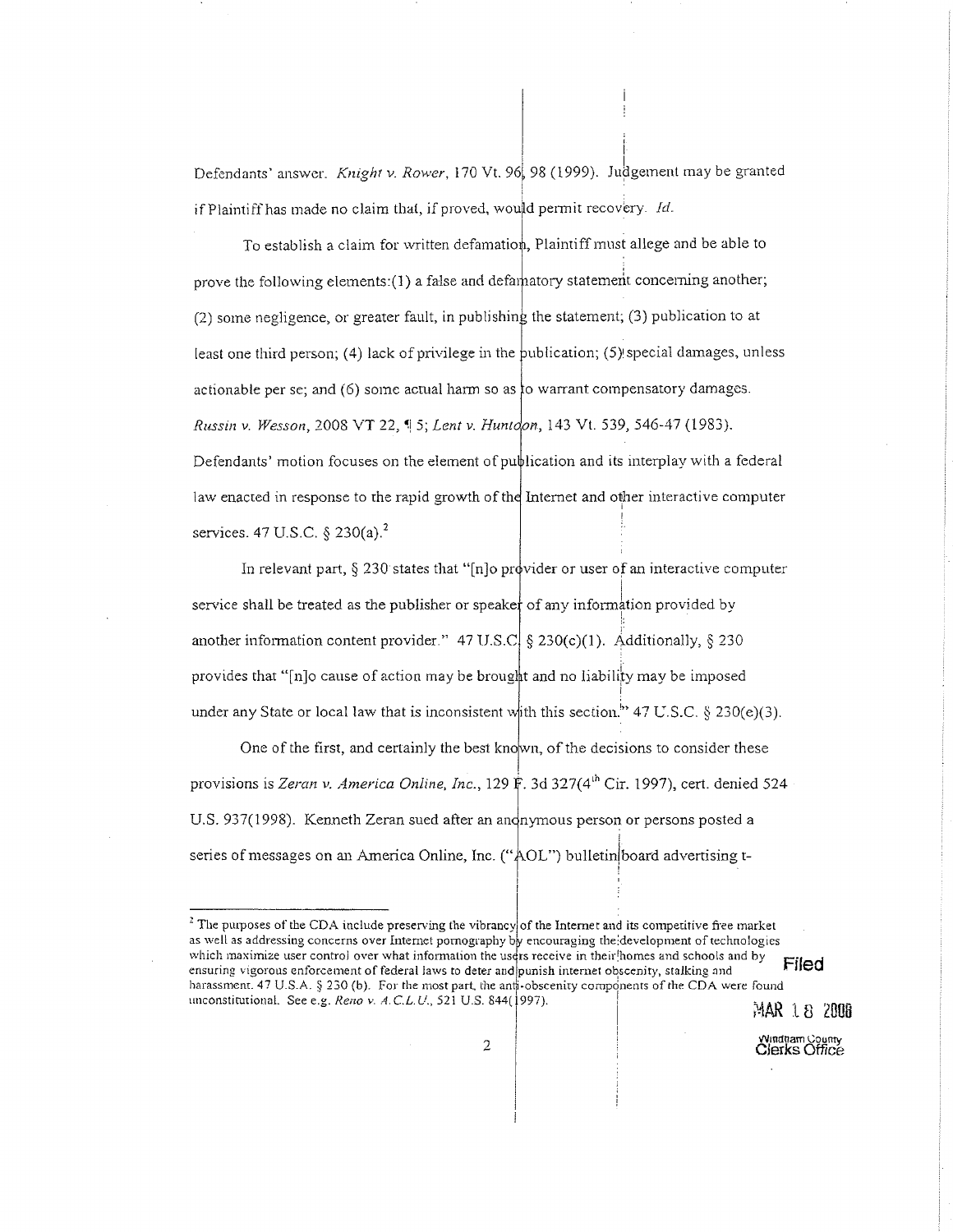shirts and other products with an offensive slogan referring to the Oklahoma City bombings and advising would-be purchasers to call Zeran's home number. Zeran complained to AOL officials after the first such incident, and the posting was eventually removed. However, as a result of repeated postings and the decision of an Oklahoma radio station to air the contents of those postings, Zeran's home phone was bombarded with calls, he was inundated with death threats and police protection was necessary. Id. at 329.

Zeran sued seeking to hold AOL accountable for the defamatory speech initiated by the unknown third party and contending that AOL had a duty to remove the posting promptly once he notified them of its nature, a duty to notify its subscribers that the message was false, and a duty to provide effective screening for future defamatory material. Id. at 330. Reasoning that, by its plain language,  $\S 230$  prevents courts from assessing liability against a computer service provider under any cause of action for information provided by a third party, the Fourth Circuit concluded that the lawsuit was barred. Id. In reaching this result, the court determined there was no liability against AOL either for its role as a traditional publisher who exercises decisions on whether to publish, withdraw, postpone or alter content, or for its role as a distributor-something akin to a traditional news vendor or bookseller.  $\mathring{M}$  at 332.<sup>3</sup> The court found, in essence, that every repetition of a defamatory statement is an instance of publishing that falls within the scope of immunity provided by the CDA. *Id.* (citing W. Page Keeton et al., Prosser and Keeton on the Law of Torts,  $\S 11\$ , at 799(5<sup>th</sup> ed. 1984).

MAR 18 2008

*Ningham County*<br>Clerks Office

<sup>&</sup>lt;sup>3</sup> While traditional publishers may be liable for defamatory statements based on negligence, distributors Filed cannot be liable absent actual knowledge of the defamatory statement.  $Id$ . at 331.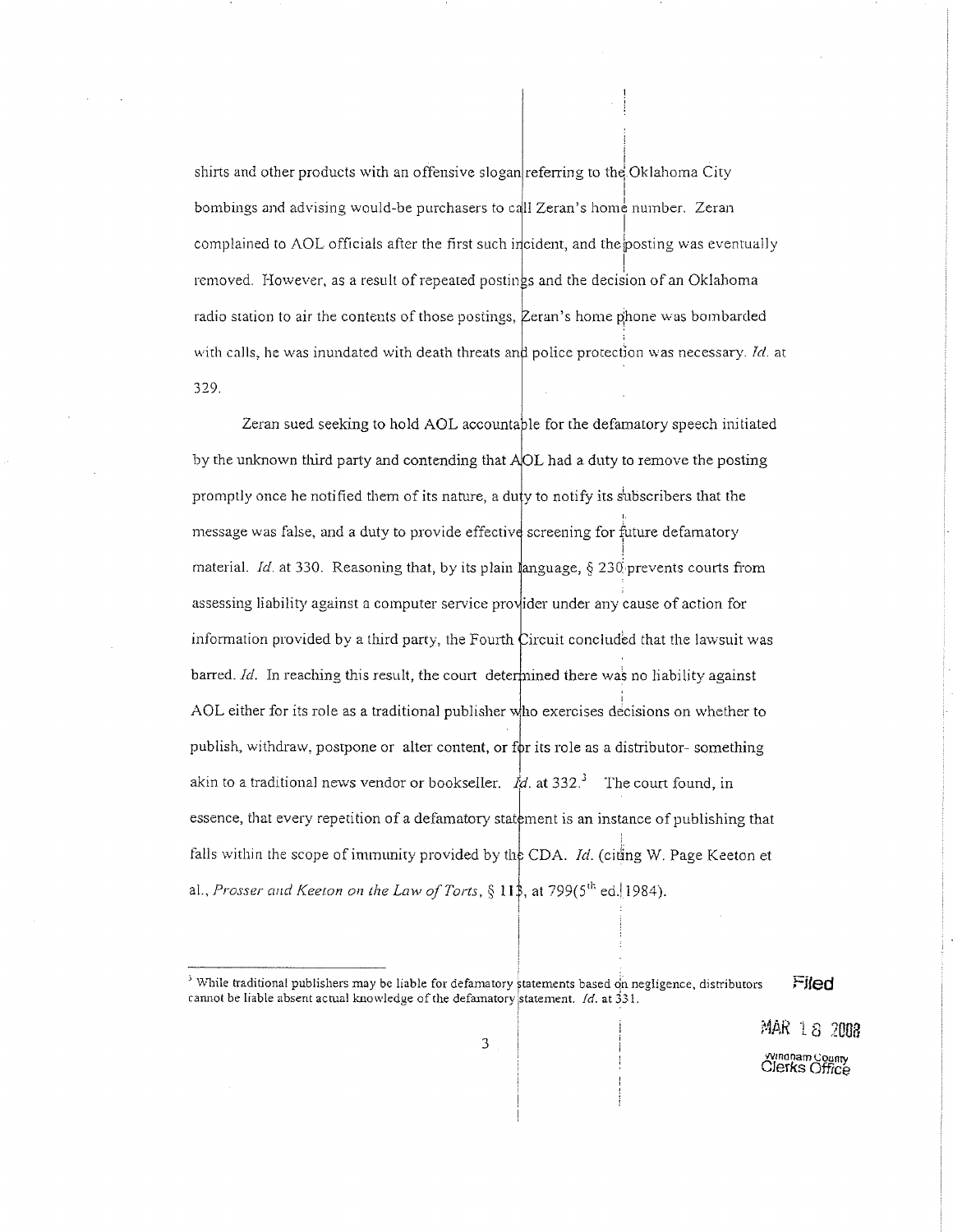Zeran also focused on the specific Congressional purpose which explained the broad scope of  $\S$  230 immunity as follows:

Interactive computer services have millions of users. The amount of information communicated via interactive computer services is therefore staggering. The specter of tort liability in an area of such prolific speech would have an obvious chilling effect. It would be impossible for service providers to screen each of their millions of postings for possible problems. Faced with potential liability for each message republished by their services, interactive computer service providers might choose to severely restrict the number and type of messages posted. Congress considered the weight of the speech interests implicated and chose to immunize service providers to avoid any such restrictive effect.

*Id.* at 331(citations omitted). The court also noted that  $§230$  leaves plaintiffs with an undisturbed cause of action for defamation against the original culpable "content provider" party. Id. at 330.

Zeran's holding is widely adopted. Barrett  $\psi$ . Rosenthal, 146 P. 3d 510, 518(Cal. 2006)(noting decision's broad acceptance and listing federal and state authorities); Chicago Lawyers' Committee for Civil Rights Under the Law, Inc. v. Craigslist, Inc., 461 F. Supp. 2d 681, 688-89(N.D. III. 2006)(describing Zeran as a fountainhead of nearunanimous authority and listing concurring decisions); see also Olivera Medenic, The Immutable Tort of Cyber-Defamation, 11 No. 7 J. Internet L. (2008)(noting Zeran legacy currently reaches vast array of online activities including listserves, blogging, and online retailing, regardless of whether statements at issue were the result of contractual relationships, whether or not they were reviewed by human intelligence, or were a violation of the Internet content provider's own statement of services).<sup>4</sup> Persuaded that

<sup>4</sup> A few courts have raised questions about Zeran's logic or distinguished its application. See e.g., Barrett, 146 P. 3d at 529(identifying concern about broad scope of immunity but noting change must come from legislature): Chicago Lawyers' Committee, 461 F. Supp. 2d at 695-98(objecting to Zeran's breadth, but still holding that § 230 immunizes interactive computer services against liability for third party content if the cause of action, like defamation or housing discrimination, treats them as publishers).

MAR 18 2008

Filed

Windham County<br>Clerks Office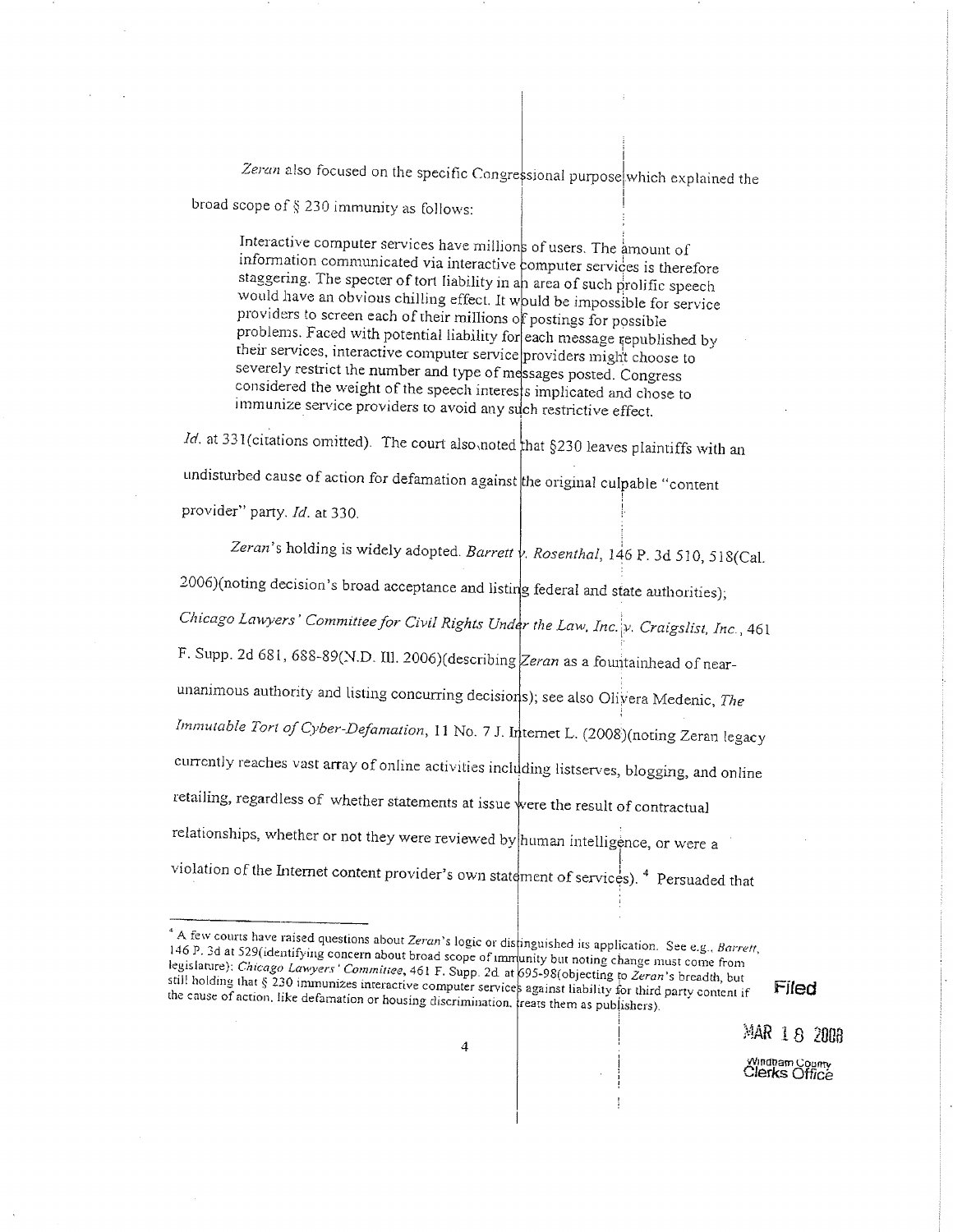Zeran offers a reasoned and justified interpretation, this Court also adopts its plain reading of 47 U.S.C. § 230 and concludes that interactive computer services are immunized from defamation suits whenever they function as publishers of third party content.

Under the CDA, an "interactive computer service" is defined as "any information service, system, or access software provider that provides or enables computer access by multiple users to a computer server, including specifically a service or system that provides access to the Internet and such systems operated or services offered by libraries or educational institutions." 47 U.S.C. § 230(f)(2). Noting that Plaintiff did not allege. expressly that iBrattleboro is an internet computer service, nevertheless, it is clear from the pleadings and the Court is of the opinion that the fact is not subject to reasonable dispute. Accordingly, pursuant to V.R.E. 201, the Court takes judicial notice of the fact that iBrattleboro.com is an interactive computer service as defined by the CDA.<sup>5</sup> See Fine Foods, inc. v. Dahlin, 147 Vt. 599, 604 (1986) (matter of common knowledge, such as distance of one restaurant from another appropriate for judicial notice); Jarvis v. Koss, 139 Vt. 254, 255 (1981) (trial court may take notice of matters of common knowledge, as for example, the habits and qualities of common animals).

The gravamen of Plaintiff's complaint is that Defendant Dunn posted statements of his own making on the iBrattleboro website. Therefore, the Court also finds that Defendant Dunn, as alleged, is an "information content provider" because he is a "person or entity that is responsible, in whole or in part, for the creation or development of information provided through the Internet or any other interactive computer service." 47

<sup>5</sup> Pursuant to V.R.E. 201(e). if Plaintiff objects to this fact, she may promptly request an opportunity to be Filed

 $\mathbb{R}AR$  18  $2\mathbb{R}B$ 

Windham County<br>Clerks Office

5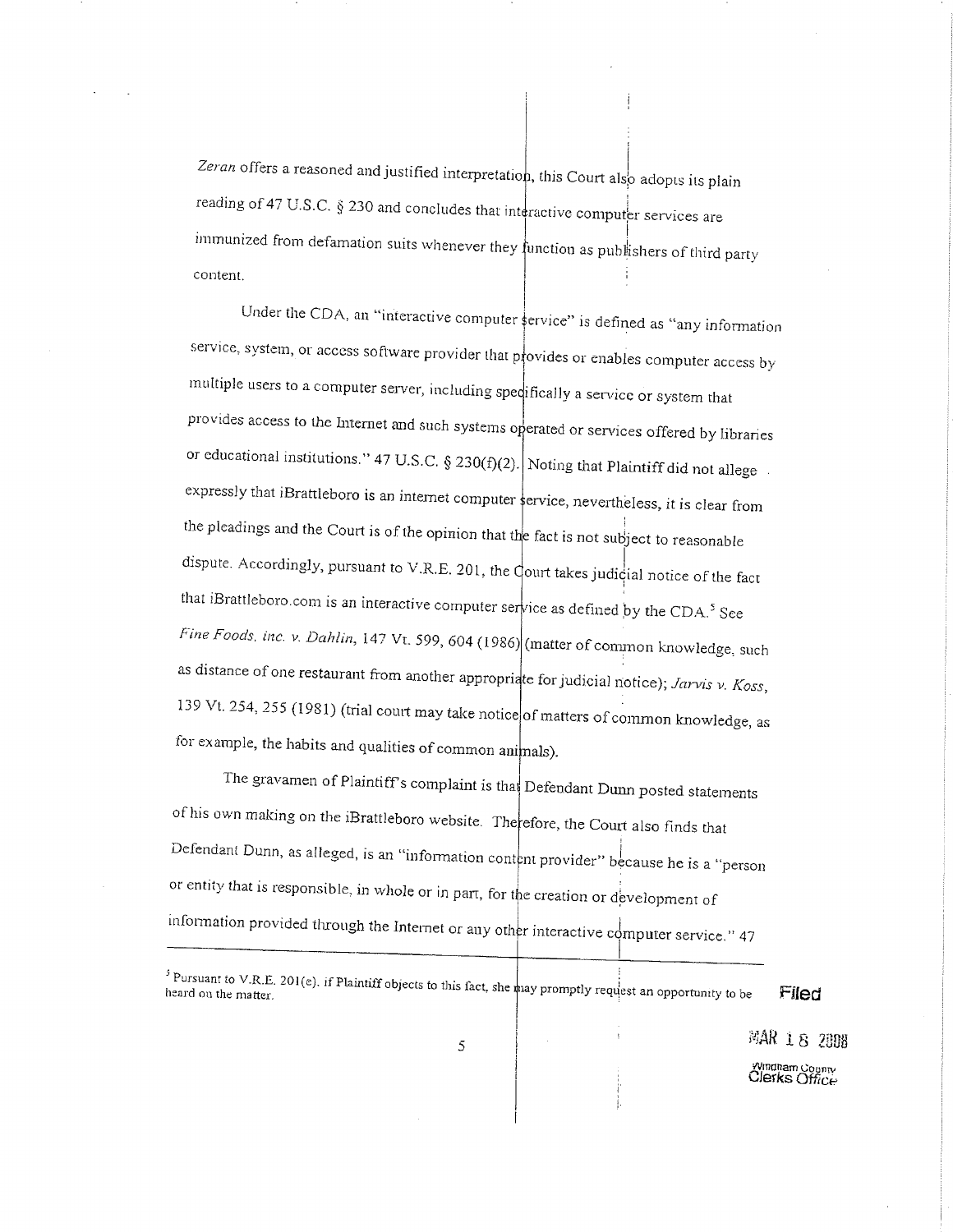U.S.C. § 230(f)(3). The situation is remarkably similar to that of *Donato v. Moldow*, 865 A.2d 711 (N.J. Super. A.D. 2005), which involved a community bulletin website which posted critical and personal defamatory postings from residents about borough council members. Most were anonymous. The council members sued the site and operator. The court found that the operator was protected by  $\S 2\frac{1}{2}0$  as he was not the "provider" of any of the remarks, even though he additionally did edit some postings. 865 A.2d at 720. See also Barreit v. Rosenthal, 146 P.3d at 515 (website operator had immunity under § 230 for postings by others about doctors alleging they were "quacks" and for re-distributing e-mail accusing one of stalking women); but see Batzel v. Smith, 333 F.3d 1018, 1035 (9<sup>th</sup> cir. 2003) (operator of site has immunity only if the e-mail he posted by another was intended by that person to be published on website). The above results may be troubling to some, but as has been explained:

Whether wisely or not, [Congress] made the legislative judgment to effectively immunize providers of interactive computer services from civil liability in tort with respect to material disseminated by them but created by others. In recognition of the speed with which information may be disseminated and the near impossibility of regulating information content, Congress decided not to treat providers of interactive computer services like other information providers such as newspapers, magazines or television and radio stations, all of which may be held liable for publishing or distributing obscene or defamatory material written or prepared by others. While Congress could have made a different policy choice, it opted not to hold interactive computer services liable for their failure to edit, withhold or restrict access to offensive material disseminated through their medium. Blumenthal v. Drudge, 992 F.Supp. 44, 49 (D.D.C. 1998)

Because Plaintiff herein seeks to impose liability for defamation on Defendants for publishing information on their site admittedly provided by Defendant Dunn, the Court concludes that Defendants are immune and the claim barred under the CDA. Accordingly, Defendants' motion for judgment on the pleadings is granted.

### Filed

MAR 18 2008 Windham County<br>Clerks Office

6